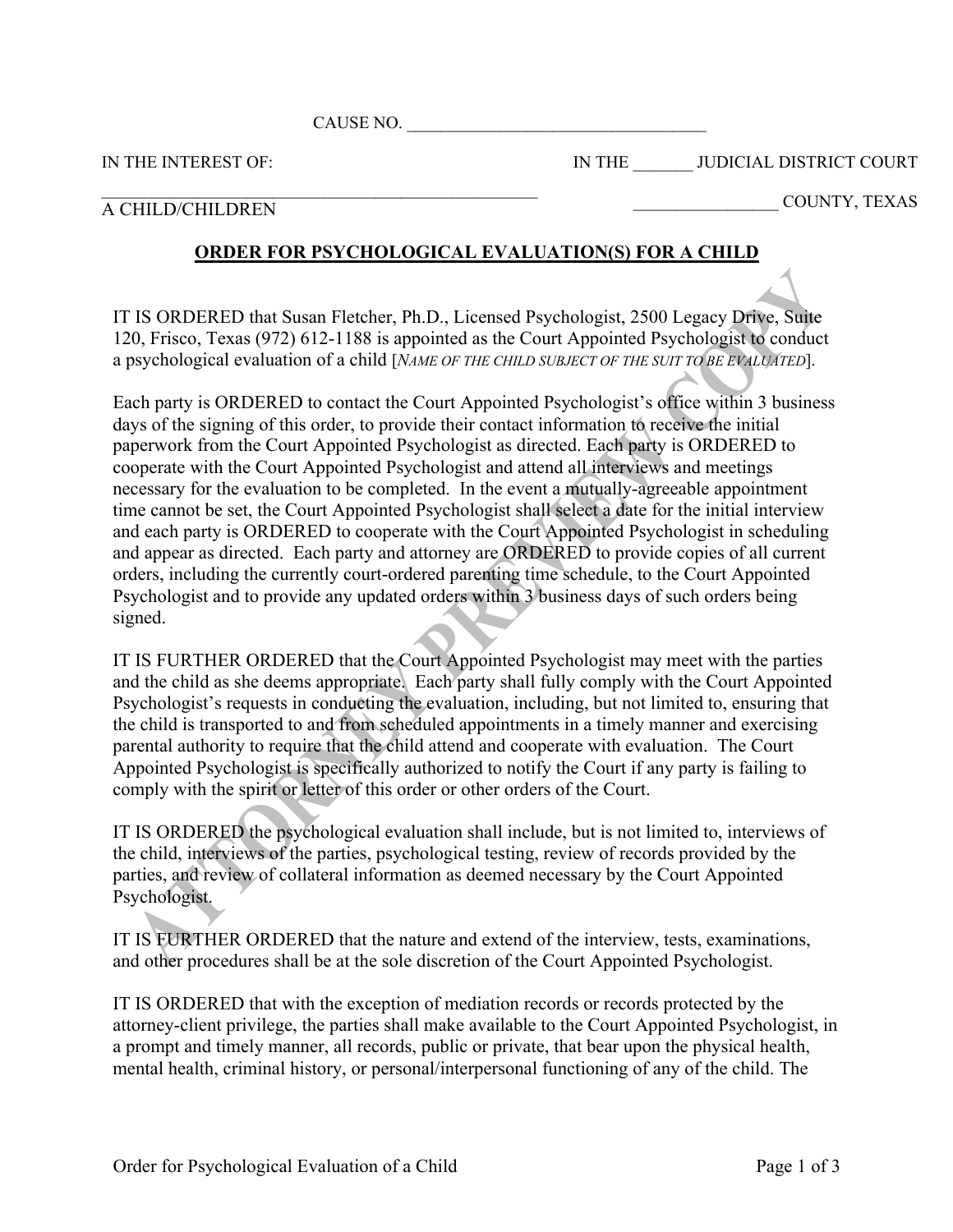parties are ORDERED to provide the Court Appointed Psychologist whatever authorizations are necessary to obtain such information.

IT IS ORDERED that the cost associated of conducting the evaluation and preparing the report shall be divided between the parties as follows:  $\%$  Petitioner  $\%$  Respondent % Intervenor. The parties are ORDERED to pay their respective portions of these costs at such times and in such amounts as the Court Appointed Psychologist may direct.

IT IS ORDERED that the Court Appointed Psychologist shall testify at any deposition or hearing in this case at the written request of any attorney of record or party who represents themselves with a subpoena. Unless otherwise ordered by the Court, the requesting party shall be responsible for the Court Appointed Psychologist's customary and usual fees for testifying and said fees shall be paid in advance prior to the hearing and payment of said fees shall be a condition precedent to the requested testimony, unless otherwise ordered by the Court or agreed upon by the Court Appointed Psychologist and the requesting party.

IT IS ORDERED that the Court Appointed Psychologist shall prepare, at least thirty days prior to trial, a detailed written report of the evaluation ordered herein, setting out the Court Appointed Psychologist's findings and recommendations, including results of all tests made, diagnoses, opinions and conclusions ("the Report").

IT IS ORDERED that the Report shall not be filed with the Court in this case, but that such Report is admissible in evidence for all purposes.

IT IS ORDERED the Report shall be contemporaneously delivered to each attorney for a party, each Amicus Attorney or Guardian Ad Litem involved in the case, and to any party who represents themselves.

IT IS ORDERED that each party (1) shall use the Report of the Court Appointed Psychologist only for the purpose of the proceedings in this suit affecting the parent-child relationship; (2) shall not disclose or disseminate the Report of the Court Appointed Psychologist or any information to any person for any purpose (including but not limited to relatives, employees and employees of either party) except to such party's attorneys, employees of the party's attorney and any expert retained with respect to the issues involving the parent-child relationship; and (3) shall not use the Report of the Court Appointed Psychologist or information derived there from in any other cause of action or litigation unless in a suit affecting the parent-child relationship and unless the Court determines the Report to be relevant in such suit.

IT IS ORDERED that any attorney of record in this case or a party who represents themselves must file a Motion for Disclosure and obtain an Order from this Court to access any part of the evaluation file of the Court Appointed Psychologist except for the Psychologist's Evaluation Report. Any disclosure of the Psychologist's evaluation file to any designated expert witness(es) shall also require an Order from this Court. The Court-Appointed Psychologist must be copied on any Motion for Disclosure and must receive notice of any hearing on a party's Motion for Disclosure. Except for the Evaluation Report, the Court-Appointed Psychologist shall not disclose any part of her Evaluation File without an Order from this Court.